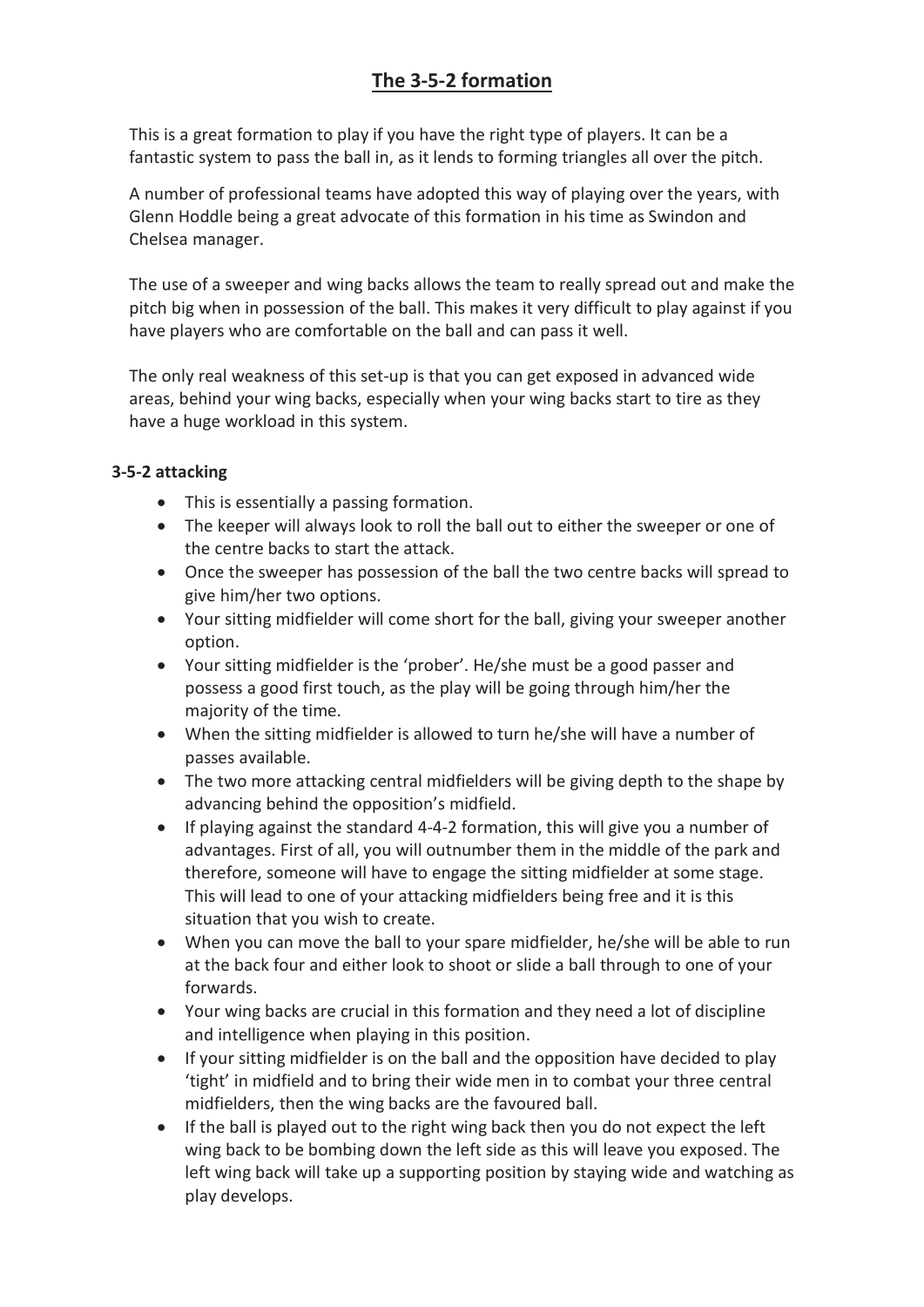- You will have two attacking midfielders and two forwards who are capable of making the box for any crosses, so it is important for the wing backs to conserve their energy by simply taking up a position so that, if a cross is over hit, they are in the vicinity to pressure the ball or even retain possession.
- If the right wing back does not make any headway down his/her side then you can switch play effectively if the left wing back is in a position to receive the ball wide.
- You expect your forwards to play as a pair. This means one of them dropping short to help with the build-up play while the other may offer a run in behind. Always alternating these runs will make life hard for the opposition and will give your midfielders plenty of options.
- Encourage two- and three-touch play in this system. This will get the players into a rhythm that will create the habit of moving and creating space for themselves and their teammates.

When your players know that the centre midfielder is looking to pass in two touches they will make sure they are available. The same goes for the sweeper. If everyone knows that he/she is going to have two/three touches they will provide the angles and movement necessary to make this happen.

## **3-5-2 defending**

- When defending in this formation it is essential to get the balance right with the wing backs.
- When attacking down one side of the pitch, the wing back on the opposite side should not be fully committed to getting in the box but should be hanging wide and anticipating where the ball may go.
- It is as if he/she is playing as an advanced full back, which means that you are essentially playing with a back four. To get this balance right is fundamental to the defensive side of this set-up.
- To use all the advantages of having extra players in central midfield areas, and to have the advantages of wide players, you must be solid at the back otherwise you will be exposed.
- The uncertainty of playing with three at the back is often what puts coaches off playing this way.
- If you can get the wing backs playing in a disciplined fashion then you will be always attacking and defending in numbers.
- If play breaks down and one of your wing backs cannot make up the ground in time to defend, one of the centre backs will fill-in for them as a defensive full back. The other wing back will also play as a full back, while the sweeper becomes one of two centre backs.
- When playing against the standard 4-4-2 formation your sitting midfielder will push up onto one of the opposition's centre midfielders.
- One of your other central midfielders will sit back and pick up the opposition's other central midfielder.